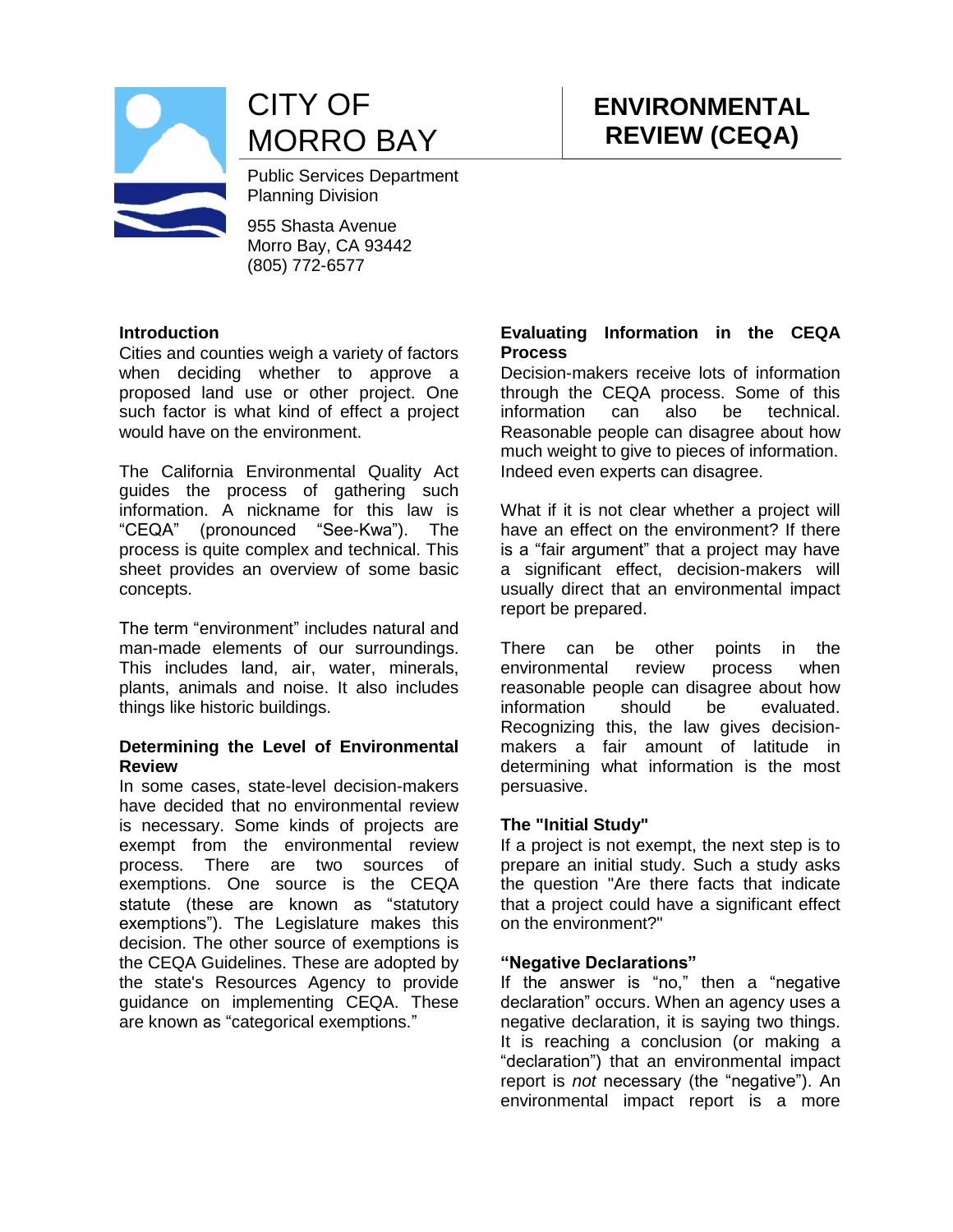Environmental Review Information Page 2

detailed analysis of a project's effects on the environment.

There are two situations in which a "negative declaration" is used. One is when decisionmakers conclude that a project will *not* have a significant effect on the environment. The other is when the project has potentially significant effects, but they can be reduced or avoided by imposing certain conditions on the project. This type of negative declaration is known as a "mitigated negative declaration."

# **"Environmental Impact Reports"**

If the initial study shows that the project may have a significant effect on the environment, the next step is to prepare the more extensive environmental impact report. Such reports are often referred to by the initials "EIR."

Such reports contain a number of items. It describes the proposed project. It identifies and analyzes each significant environmental impact expected to result from the proposed project. The report also recommends steps to avoid or minimize those impacts. These actions are called "mitigation measures." Possible alternative projects are considered too, including the option of no project.

## **Thinking Ahead When It Comes to Environmental Review**

The process of evaluating environmental effects on a project-by-project basis can be both time-consuming and expensive. The California Environmental Quality Act gives decision-makers a number of options to address this.

For example, "master" and "program" environmental impact reports can consider the environmental impact's major policy decisions (for example, the decision to adopt a general plan). When projects come along that are consistent with these policies, the need for further environmental review and analysis is reduced or eliminated.

CEQA also allows agencies to build upon prior environmental reviews. This avoids unnecessarily repeating analysis, which has already occurred and is still current. This is called "tiering off" of earlier reviews. It enables the agency to focus the current environmental review on issues that were not analyzed in the earlier review.

## **Impact on the Decision-Making Process**

The information from the environmental review process helps decision-makers decide whether to approve a project. The report also helps them decide whether putting conditions on a project's approval helps. But the ultimate decision on whether to approve a project is up to decisionmakers (after complying with CEQA).

If the project approval includes mitigation measures, the agency must adopt a reporting or monitoring program to assure those measures occur.

# **To Learn More**

- State of California website on California Environmental Quality Act: http://ceres.ca.gov/ceqa/
- *The Planning Commissioner's Handbook,* League of California Cities, 2005, Chapter 4: The Planning Framework: http://www.ca-ilg.org/sites/main/files/fileattachments/resources\_\_PCH\_sec4.pdf
- California Public Resources Code Section 21000 and following accessible from: http://www.leginfo.ca.gov/.html/prc\_table \_of\_contents.html
- Solano Press has a number of land userelated publications, including one on the California Environmental Quality Act, available for purchase: http://www.solano.com